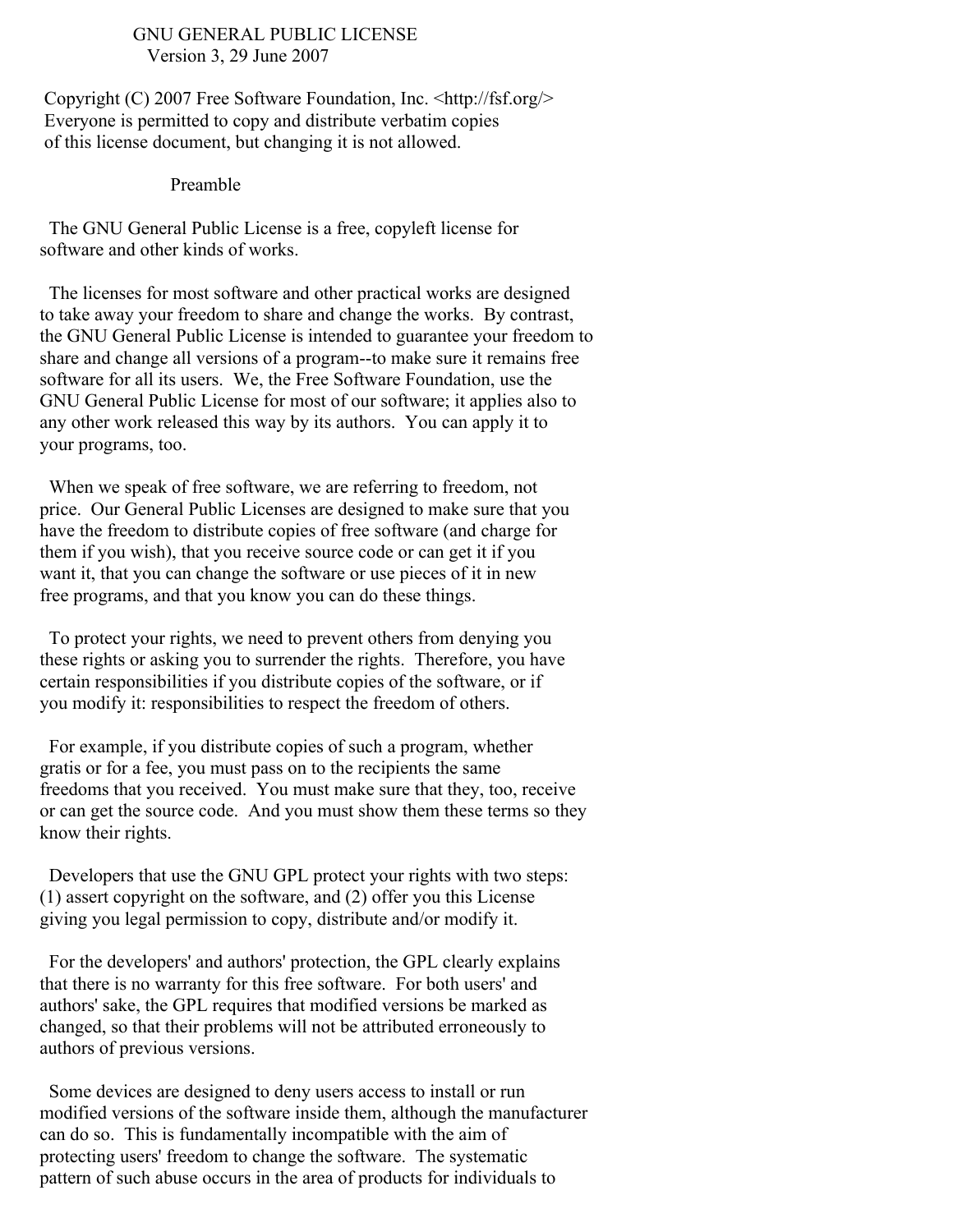use, which is precisely where it is most unacceptable. Therefore, we have designed this version of the GPL to prohibit the practice for those products. If such problems arise substantially in other domains, we stand ready to extend this provision to those domains in future versions of the GPL, as needed to protect the freedom of users.

Finally, every program is threatened constantly by software patents. States should not allow patents to restrict development and use of software on general-purpose computers, but in those that do, we wish to avoid the special danger that patents applied to a free program could make it effectively proprietary. To prevent this, the GPL assures that patents cannot be used to render the program non-free.

The precise terms and conditions for copying, distribution and modification follow.

## TERMS AND CONDITIONS

0. Definitions.

"This License" refers to version 3 of the GNU General Public License.

"Copyright" also means copyright-like laws that apply to other kinds of works, such as semiconductor masks.

"The Program" refers to any copyrightable work licensed under this License. Each licensee is addressed as "you". "Licensees" and "recipients" may be individuals or organizations.

To "modify" a work means to copy from or adapt all or part of the work in a fashion requiring copyright permission, other than the making of an exact copy. The resulting work is called a "modified version" of the earlier work or a work "based on" the earlier work.

A "covered work" means either the unmodified Program or a work based on the Program.

To "propagate" a work means to do anything with it that, without permission, would make you directly or secondarily liable for infringement under applicable copyright law, except executing it on a computer or modifying a private copy. Propagation includes copying, distribution (with or without modification), making available to the public, and in some countries other activities as well.

To "convey" a work means any kind of propagation that enables other parties to make or receive copies. Mere interaction with a user through a computer network, with no transfer of a copy, is not conveying.

An interactive user interface displays "Appropriate Legal Notices" to the extent that it includes a convenient and prominently visible feature that (1) displays an appropriate copyright notice, and (2) tells the user that there is no warranty for the work (except to the extent that warranties are provided), that licensees may convey the work under this License, and how to view a copy of this License. If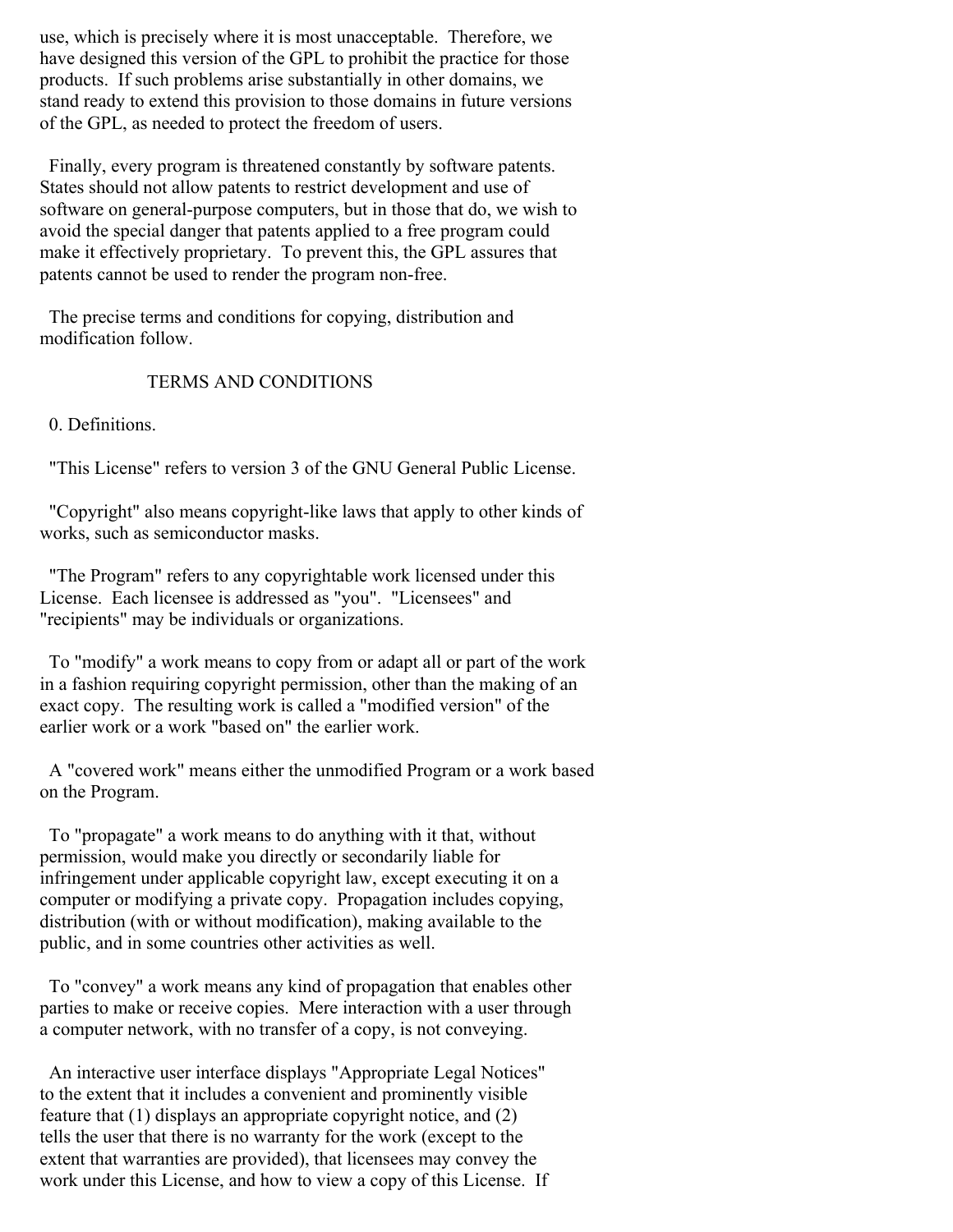the interface presents a list of user commands or options, such as a menu, a prominent item in the list meets this criterion.

1. Source Code.

The "source code" for a work means the preferred form of the work for making modifications to it. "Object code" means any non-source form of a work.

A "Standard Interface" means an interface that either is an official standard defined by a recognized standards body, or, in the case of interfaces specified for a particular programming language, one that is widely used among developers working in that language.

The "System Libraries" of an executable work include anything, other than the work as a whole, that (a) is included in the normal form of packaging a Major Component, but which is not part of that Major Component, and (b) serves only to enable use of the work with that Major Component, or to implement a Standard Interface for which an implementation is available to the public in source code form. A "Major Component", in this context, means a major essential component (kernel, window system, and so on) of the specific operating system (if any) on which the executable work runs, or a compiler used to produce the work, or an object code interpreter used to run it.

The "Corresponding Source" for a work in object code form means all the source code needed to generate, install, and (for an executable work) run the object code and to modify the work, including scripts to control those activities. However, it does not include the work's System Libraries, or general-purpose tools or generally available free programs which are used unmodified in performing those activities but which are not part of the work. For example, Corresponding Source includes interface definition files associated with source files for the work, and the source code for shared libraries and dynamically linked subprograms that the work is specifically designed to require, such as by intimate data communication or control flow between those subprograms and other parts of the work.

The Corresponding Source need not include anything that users can regenerate automatically from other parts of the Corresponding Source.

The Corresponding Source for a work in source code form is that same work.

2. Basic Permissions.

All rights granted under this License are granted for the term of copyright on the Program, and are irrevocable provided the stated conditions are met. This License explicitly affirms your unlimited permission to run the unmodified Program. The output from running a covered work is covered by this License only if the output, given its content, constitutes a covered work. This License acknowledges your rights of fair use or other equivalent, as provided by copyright law.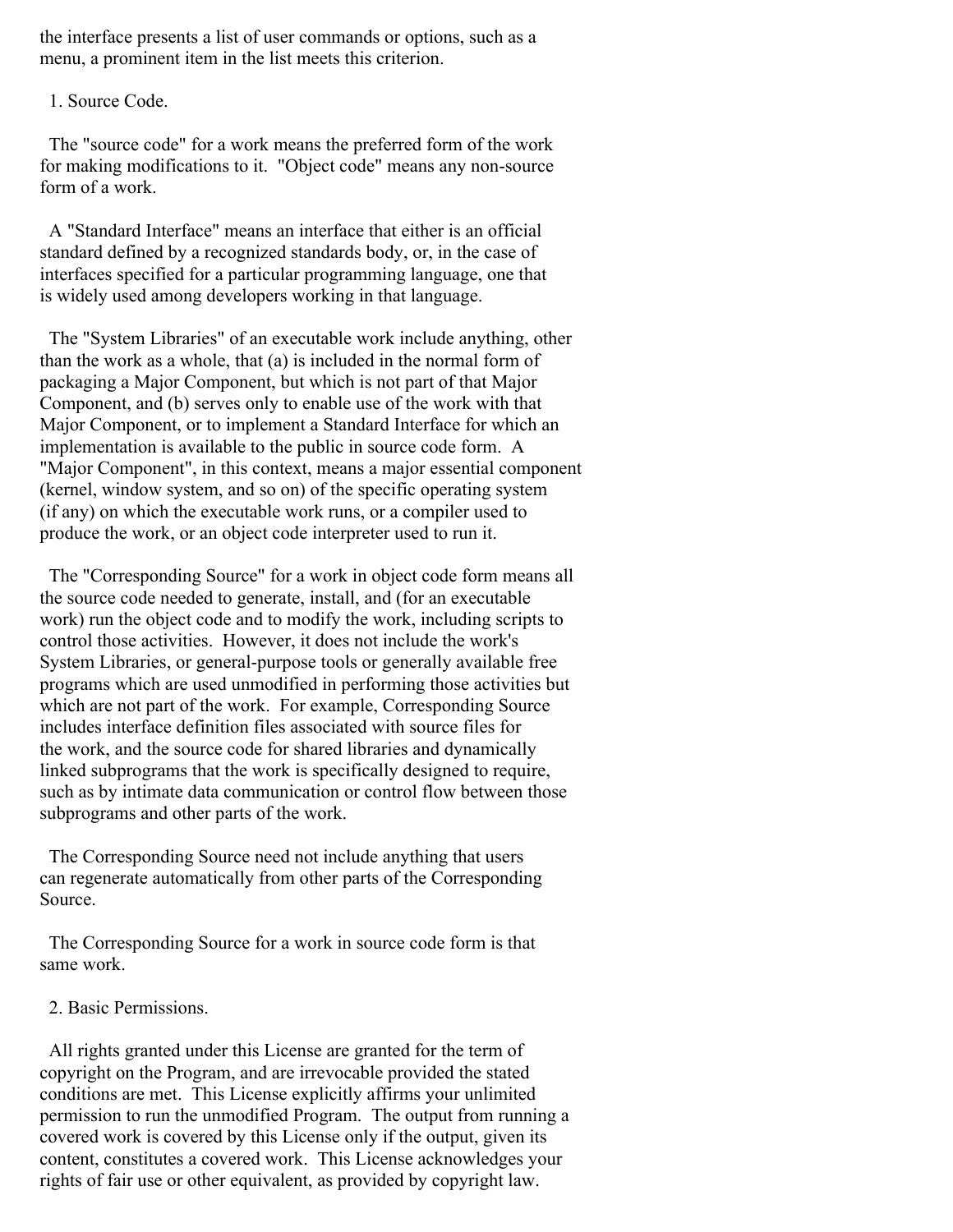You may make, run and propagate covered works that you do not convey, without conditions so long as your license otherwise remains in force. You may convey covered works to others for the sole purpose of having them make modifications exclusively for you, or provide you with facilities for running those works, provided that you comply with the terms of this License in conveying all material for which you do not control copyright. Those thus making or running the covered works for you must do so exclusively on your behalf, under your direction and control, on terms that prohibit them from making any copies of your copyrighted material outside their relationship with you.

Conveying under any other circumstances is permitted solely under the conditions stated below. Sublicensing is not allowed; section 10 makes it unnecessary.

3. Protecting Users' Legal Rights From Anti-Circumvention Law.

No covered work shall be deemed part of an effective technological measure under any applicable law fulfilling obligations under article 11 of the WIPO copyright treaty adopted on 20 December 1996, or similar laws prohibiting or restricting circumvention of such measures.

When you convey a covered work, you waive any legal power to forbid circumvention of technological measures to the extent such circumvention is effected by exercising rights under this License with respect to the covered work, and you disclaim any intention to limit operation or modification of the work as a means of enforcing, against the work's users, your or third parties' legal rights to forbid circumvention of technological measures.

#### 4. Conveying Verbatim Copies.

You may convey verbatim copies of the Program's source code as you receive it, in any medium, provided that you conspicuously and appropriately publish on each copy an appropriate copyright notice; keep intact all notices stating that this License and any non-permissive terms added in accord with section 7 apply to the code; keep intact all notices of the absence of any warranty; and give all recipients a copy of this License along with the Program.

You may charge any price or no price for each copy that you convey, and you may offer support or warranty protection for a fee.

5. Conveying Modified Source Versions.

You may convey a work based on the Program, or the modifications to produce it from the Program, in the form of source code under the terms of section 4, provided that you also meet all of these conditions:

a) The work must carry prominent notices stating that you modified it, and giving a relevant date.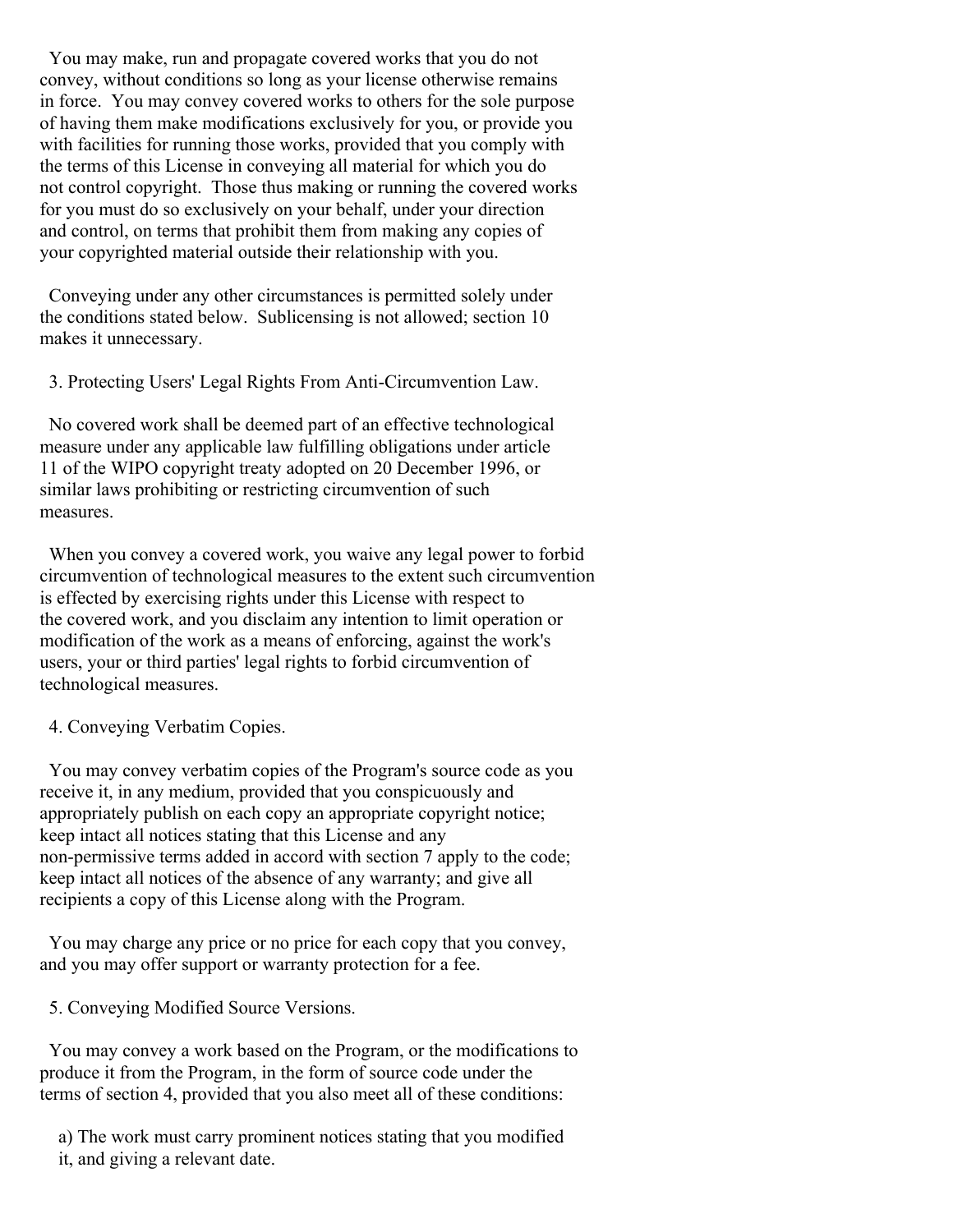b) The work must carry prominent notices stating that it is released under this License and any conditions added under section 7. This requirement modifies the requirement in section 4 to "keep intact all notices".

c) You must license the entire work, as a whole, under this License to anyone who comes into possession of a copy. This License will therefore apply, along with any applicable section 7 additional terms, to the whole of the work, and all its parts, regardless of how they are packaged. This License gives no permission to license the work in any other way, but it does not invalidate such permission if you have separately received it.

d) If the work has interactive user interfaces, each must display Appropriate Legal Notices; however, if the Program has interactive interfaces that do not display Appropriate Legal Notices, your work need not make them do so.

A compilation of a covered work with other separate and independent works, which are not by their nature extensions of the covered work, and which are not combined with it such as to form a larger program, in or on a volume of a storage or distribution medium, is called an "aggregate" if the compilation and its resulting copyright are not used to limit the access or legal rights of the compilation's users beyond what the individual works permit. Inclusion of a covered work in an aggregate does not cause this License to apply to the other parts of the aggregate.

6. Conveying Non-Source Forms.

You may convey a covered work in object code form under the terms of sections 4 and 5, provided that you also convey the machine-readable Corresponding Source under the terms of this License, in one of these ways:

a) Convey the object code in, or embodied in, a physical product (including a physical distribution medium), accompanied by the Corresponding Source fixed on a durable physical medium customarily used for software interchange.

b) Convey the object code in, or embodied in, a physical product (including a physical distribution medium), accompanied by a written offer, valid for at least three years and valid for as long as you offer spare parts or customer support for that product model, to give anyone who possesses the object code either (1) a copy of the Corresponding Source for all the software in the product that is covered by this License, on a durable physical medium customarily used for software interchange, for a price no more than your reasonable cost of physically performing this conveying of source, or (2) access to copy the Corresponding Source from a network server at no charge.

c) Convey individual copies of the object code with a copy of the written offer to provide the Corresponding Source. This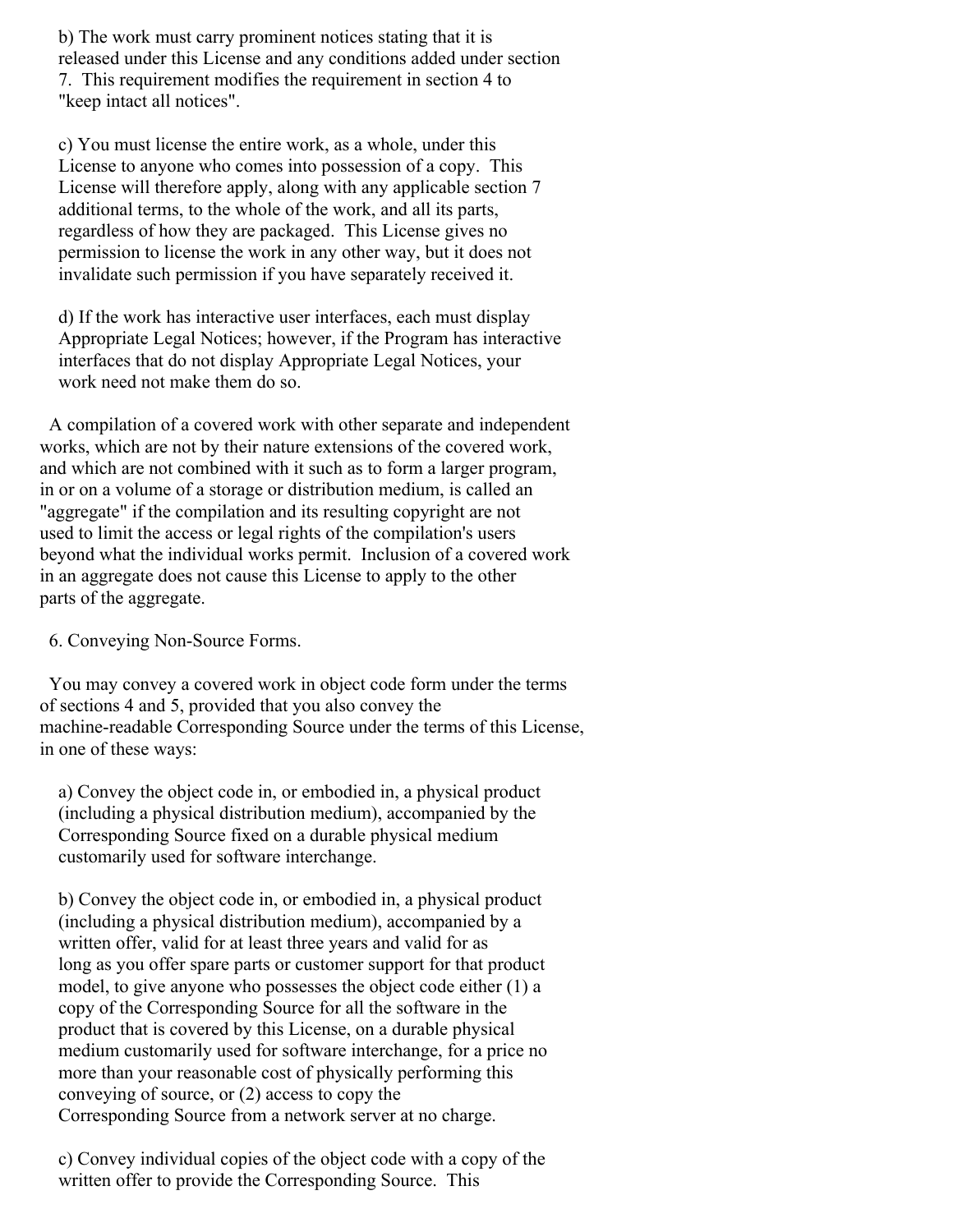alternative is allowed only occasionally and noncommercially, and only if you received the object code with such an offer, in accord with subsection 6b.

d) Convey the object code by offering access from a designated place (gratis or for a charge), and offer equivalent access to the Corresponding Source in the same way through the same place at no further charge. You need not require recipients to copy the Corresponding Source along with the object code. If the place to copy the object code is a network server, the Corresponding Source may be on a different server (operated by you or a third party) that supports equivalent copying facilities, provided you maintain clear directions next to the object code saying where to find the Corresponding Source. Regardless of what server hosts the Corresponding Source, you remain obligated to ensure that it is available for as long as needed to satisfy these requirements.

e) Convey the object code using peer-to-peer transmission, provided you inform other peers where the object code and Corresponding Source of the work are being offered to the general public at no charge under subsection 6d.

A separable portion of the object code, whose source code is excluded from the Corresponding Source as a System Library, need not be included in conveying the object code work.

A "User Product" is either (1) a "consumer product", which means any tangible personal property which is normally used for personal, family, or household purposes, or (2) anything designed or sold for incorporation into a dwelling. In determining whether a product is a consumer product, doubtful cases shall be resolved in favor of coverage. For a particular product received by a particular user, "normally used" refers to a typical or common use of that class of product, regardless of the status of the particular user or of the way in which the particular user actually uses, or expects or is expected to use, the product. A product is a consumer product regardless of whether the product has substantial commercial, industrial or non-consumer uses, unless such uses represent the only significant mode of use of the product.

"Installation Information" for a User Product means any methods, procedures, authorization keys, or other information required to install and execute modified versions of a covered work in that User Product from a modified version of its Corresponding Source. The information must suffice to ensure that the continued functioning of the modified object code is in no case prevented or interfered with solely because modification has been made.

If you convey an object code work under this section in, or with, or specifically for use in, a User Product, and the conveying occurs as part of a transaction in which the right of possession and use of the User Product is transferred to the recipient in perpetuity or for a fixed term (regardless of how the transaction is characterized), the Corresponding Source conveyed under this section must be accompanied by the Installation Information. But this requirement does not apply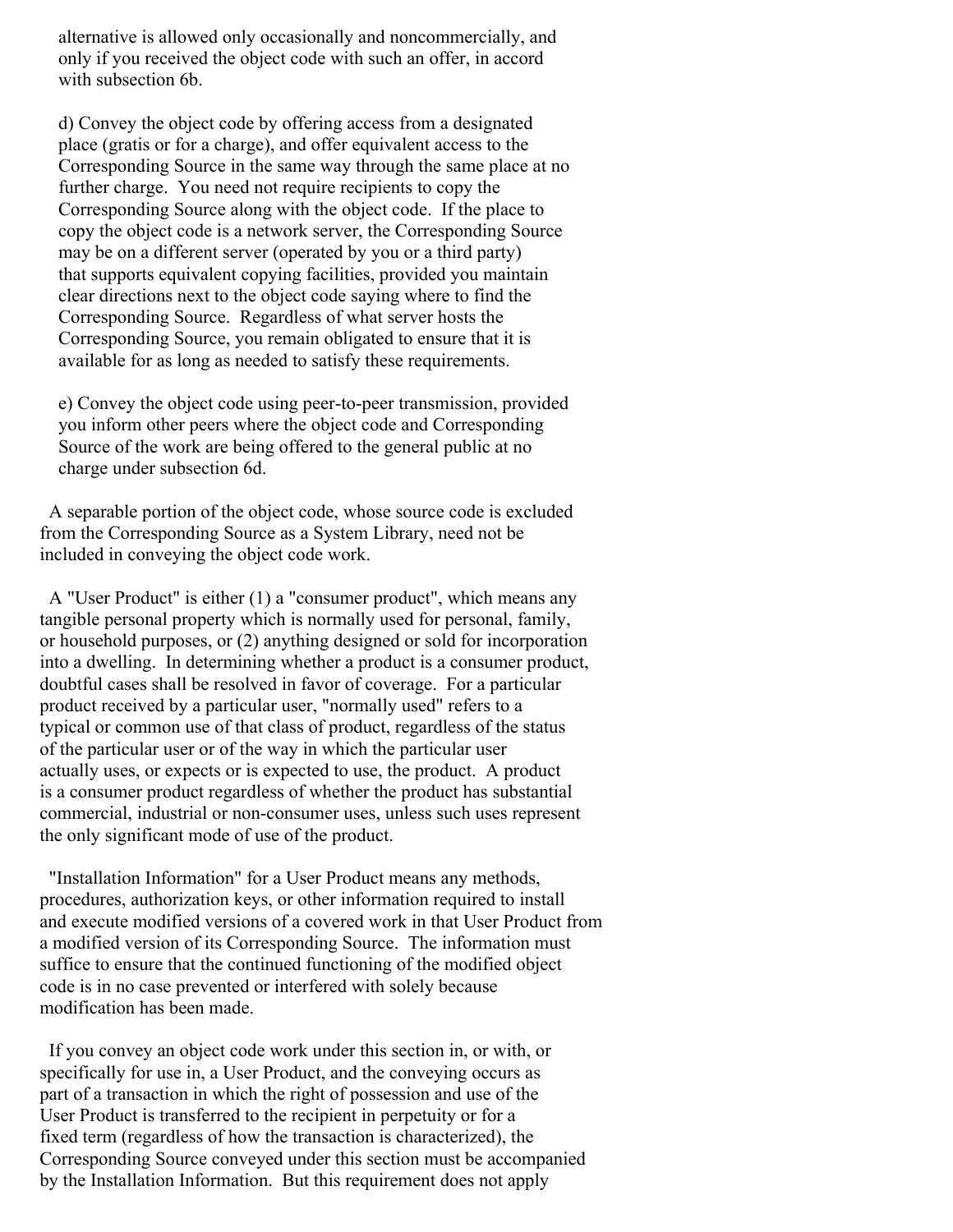if neither you nor any third party retains the ability to install modified object code on the User Product (for example, the work has been installed in ROM).

The requirement to provide Installation Information does not include a requirement to continue to provide support service, warranty, or updates for a work that has been modified or installed by the recipient, or for the User Product in which it has been modified or installed. Access to a network may be denied when the modification itself materially and adversely affects the operation of the network or violates the rules and protocols for communication across the network.

Corresponding Source conveyed, and Installation Information provided, in accord with this section must be in a format that is publicly documented (and with an implementation available to the public in source code form), and must require no special password or key for unpacking, reading or copying.

### 7. Additional Terms.

"Additional permissions" are terms that supplement the terms of this License by making exceptions from one or more of its conditions. Additional permissions that are applicable to the entire Program shall be treated as though they were included in this License, to the extent that they are valid under applicable law. If additional permissions apply only to part of the Program, that part may be used separately under those permissions, but the entire Program remains governed by this License without regard to the additional permissions.

When you convey a copy of a covered work, you may at your option remove any additional permissions from that copy, or from any part of it. (Additional permissions may be written to require their own removal in certain cases when you modify the work.) You may place additional permissions on material, added by you to a covered work, for which you have or can give appropriate copyright permission.

Notwithstanding any other provision of this License, for material you add to a covered work, you may (if authorized by the copyright holders of that material) supplement the terms of this License with terms:

a) Disclaiming warranty or limiting liability differently from the terms of sections 15 and 16 of this License; or

b) Requiring preservation of specified reasonable legal notices or author attributions in that material or in the Appropriate Legal Notices displayed by works containing it; or

c) Prohibiting misrepresentation of the origin of that material, or requiring that modified versions of such material be marked in reasonable ways as different from the original version; or

d) Limiting the use for publicity purposes of names of licensors or authors of the material; or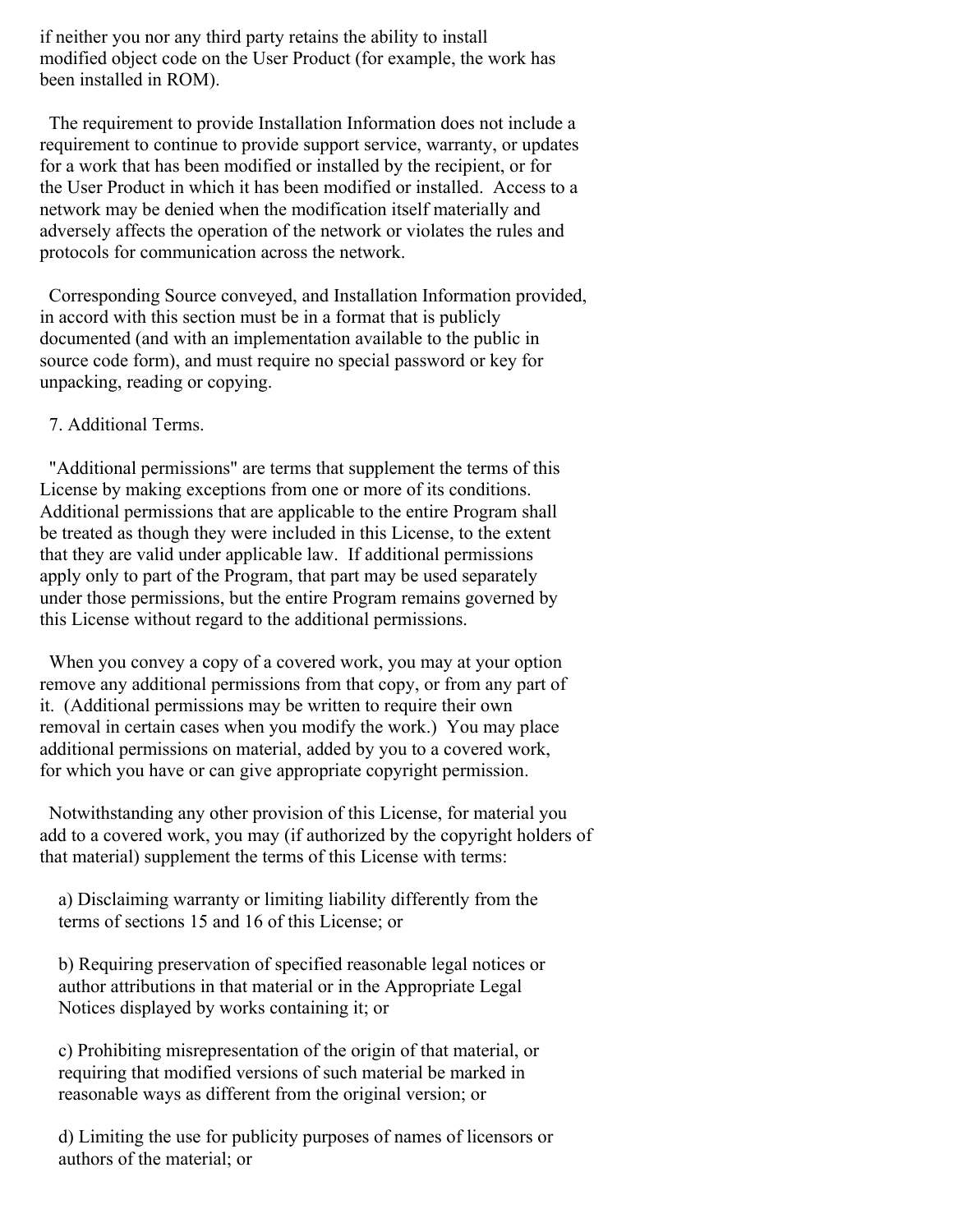e) Declining to grant rights under trademark law for use of some trade names, trademarks, or service marks; or

f) Requiring indemnification of licensors and authors of that material by anyone who conveys the material (or modified versions of it) with contractual assumptions of liability to the recipient, for any liability that these contractual assumptions directly impose on those licensors and authors.

All other non-permissive additional terms are considered "further restrictions" within the meaning of section 10. If the Program as you received it, or any part of it, contains a notice stating that it is governed by this License along with a term that is a further restriction, you may remove that term. If a license document contains a further restriction but permits relicensing or conveying under this License, you may add to a covered work material governed by the terms of that license document, provided that the further restriction does not survive such relicensing or conveying.

If you add terms to a covered work in accord with this section, you must place, in the relevant source files, a statement of the additional terms that apply to those files, or a notice indicating where to find the applicable terms.

Additional terms, permissive or non-permissive, may be stated in the form of a separately written license, or stated as exceptions; the above requirements apply either way.

8. Termination.

You may not propagate or modify a covered work except as expressly provided under this License. Any attempt otherwise to propagate or modify it is void, and will automatically terminate your rights under this License (including any patent licenses granted under the third paragraph of section 11).

However, if you cease all violation of this License, then your license from a particular copyright holder is reinstated (a) provisionally, unless and until the copyright holder explicitly and finally terminates your license, and (b) permanently, if the copyright holder fails to notify you of the violation by some reasonable means prior to 60 days after the cessation.

Moreover, your license from a particular copyright holder is reinstated permanently if the copyright holder notifies you of the violation by some reasonable means, this is the first time you have received notice of violation of this License (for any work) from that copyright holder, and you cure the violation prior to 30 days after your receipt of the notice.

Termination of your rights under this section does not terminate the licenses of parties who have received copies or rights from you under this License. If your rights have been terminated and not permanently reinstated, you do not qualify to receive new licenses for the same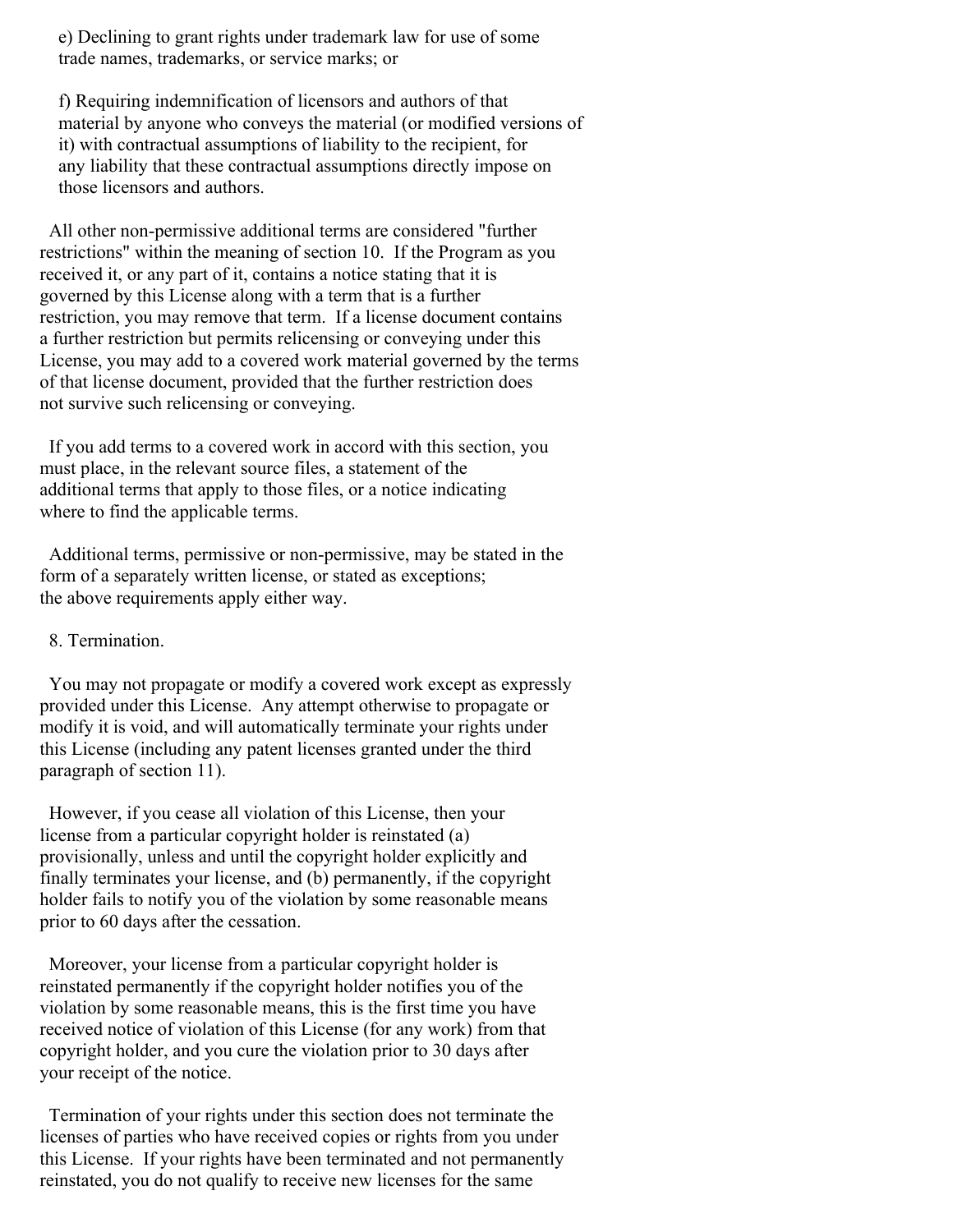material under section 10.

9. Acceptance Not Required for Having Copies.

You are not required to accept this License in order to receive or run a copy of the Program. Ancillary propagation of a covered work occurring solely as a consequence of using peer-to-peer transmission to receive a copy likewise does not require acceptance. However, nothing other than this License grants you permission to propagate or modify any covered work. These actions infringe copyright if you do not accept this License. Therefore, by modifying or propagating a covered work, you indicate your acceptance of this License to do so.

10. Automatic Licensing of Downstream Recipients.

Each time you convey a covered work, the recipient automatically receives a license from the original licensors, to run, modify and propagate that work, subject to this License. You are not responsible for enforcing compliance by third parties with this License.

An "entity transaction" is a transaction transferring control of an organization, or substantially all assets of one, or subdividing an organization, or merging organizations. If propagation of a covered work results from an entity transaction, each party to that transaction who receives a copy of the work also receives whatever licenses to the work the party's predecessor in interest had or could give under the previous paragraph, plus a right to possession of the Corresponding Source of the work from the predecessor in interest, if the predecessor has it or can get it with reasonable efforts.

You may not impose any further restrictions on the exercise of the rights granted or affirmed under this License. For example, you may not impose a license fee, royalty, or other charge for exercise of rights granted under this License, and you may not initiate litigation (including a cross-claim or counterclaim in a lawsuit) alleging that any patent claim is infringed by making, using, selling, offering for sale, or importing the Program or any portion of it.

11. Patents.

A "contributor" is a copyright holder who authorizes use under this License of the Program or a work on which the Program is based. The work thus licensed is called the contributor's "contributor version".

A contributor's "essential patent claims" are all patent claims owned or controlled by the contributor, whether already acquired or hereafter acquired, that would be infringed by some manner, permitted by this License, of making, using, or selling its contributor version, but do not include claims that would be infringed only as a consequence of further modification of the contributor version. For purposes of this definition, "control" includes the right to grant patent sublicenses in a manner consistent with the requirements of this License.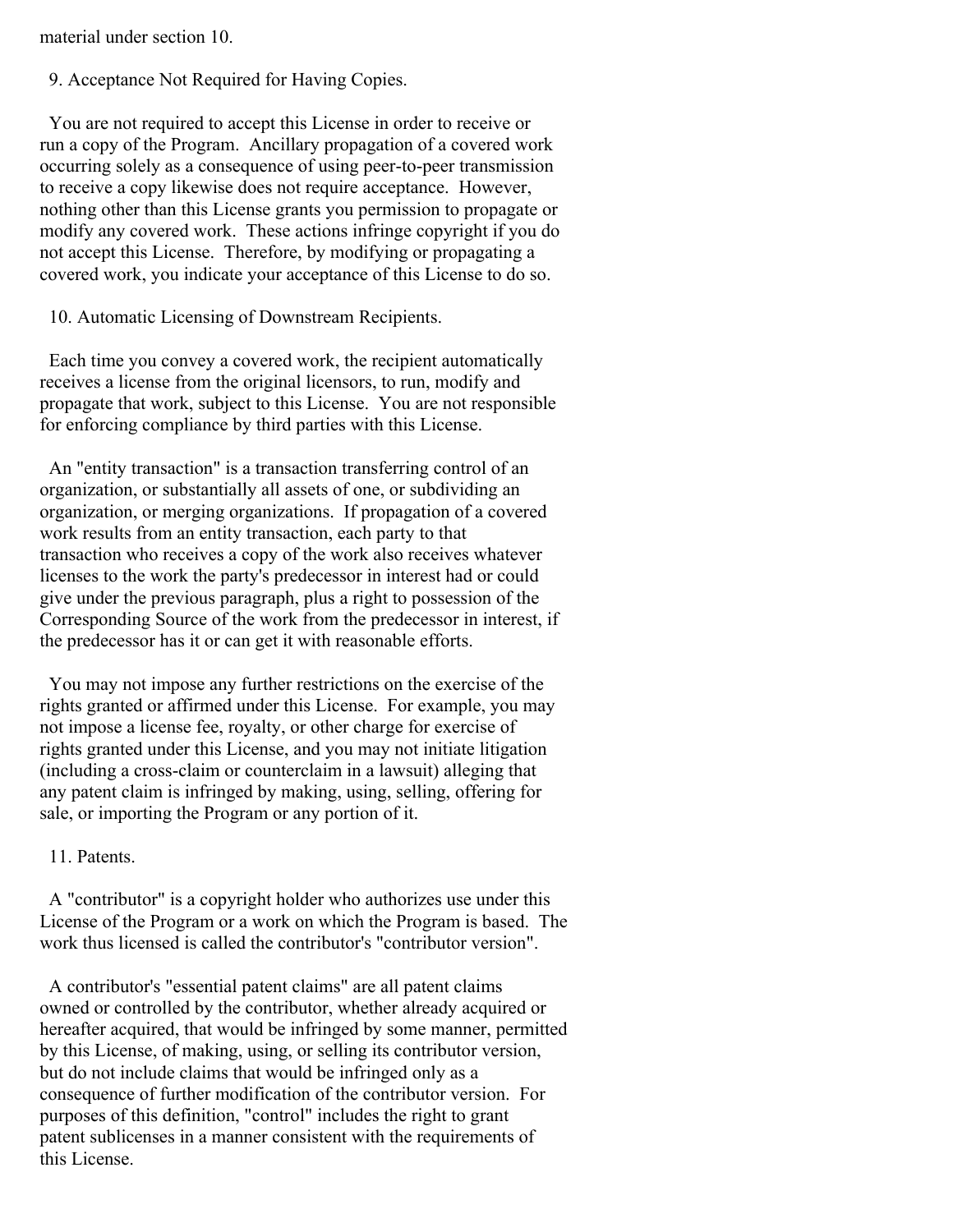Each contributor grants you a non-exclusive, worldwide, royalty-free patent license under the contributor's essential patent claims, to make, use, sell, offer for sale, import and otherwise run, modify and propagate the contents of its contributor version.

In the following three paragraphs, a "patent license" is any express agreement or commitment, however denominated, not to enforce a patent (such as an express permission to practice a patent or covenant not to sue for patent infringement). To "grant" such a patent license to a party means to make such an agreement or commitment not to enforce a patent against the party.

If you convey a covered work, knowingly relying on a patent license, and the Corresponding Source of the work is not available for anyone to copy, free of charge and under the terms of this License, through a publicly available network server or other readily accessible means, then you must either (1) cause the Corresponding Source to be so available, or (2) arrange to deprive yourself of the benefit of the patent license for this particular work, or (3) arrange, in a manner consistent with the requirements of this License, to extend the patent license to downstream recipients. "Knowingly relying" means you have actual knowledge that, but for the patent license, your conveying the covered work in a country, or your recipient's use of the covered work in a country, would infringe one or more identifiable patents in that country that you have reason to believe are valid.

If, pursuant to or in connection with a single transaction or arrangement, you convey, or propagate by procuring conveyance of, a covered work, and grant a patent license to some of the parties receiving the covered work authorizing them to use, propagate, modify or convey a specific copy of the covered work, then the patent license you grant is automatically extended to all recipients of the covered work and works based on it.

A patent license is "discriminatory" if it does not include within the scope of its coverage, prohibits the exercise of, or is conditioned on the non-exercise of one or more of the rights that are specifically granted under this License. You may not convey a covered work if you are a party to an arrangement with a third party that is in the business of distributing software, under which you make payment to the third party based on the extent of your activity of conveying the work, and under which the third party grants, to any of the parties who would receive the covered work from you, a discriminatory patent license (a) in connection with copies of the covered work conveyed by you (or copies made from those copies), or (b) primarily for and in connection with specific products or compilations that contain the covered work, unless you entered into that arrangement, or that patent license was granted, prior to 28 March 2007.

Nothing in this License shall be construed as excluding or limiting any implied license or other defenses to infringement that may otherwise be available to you under applicable patent law.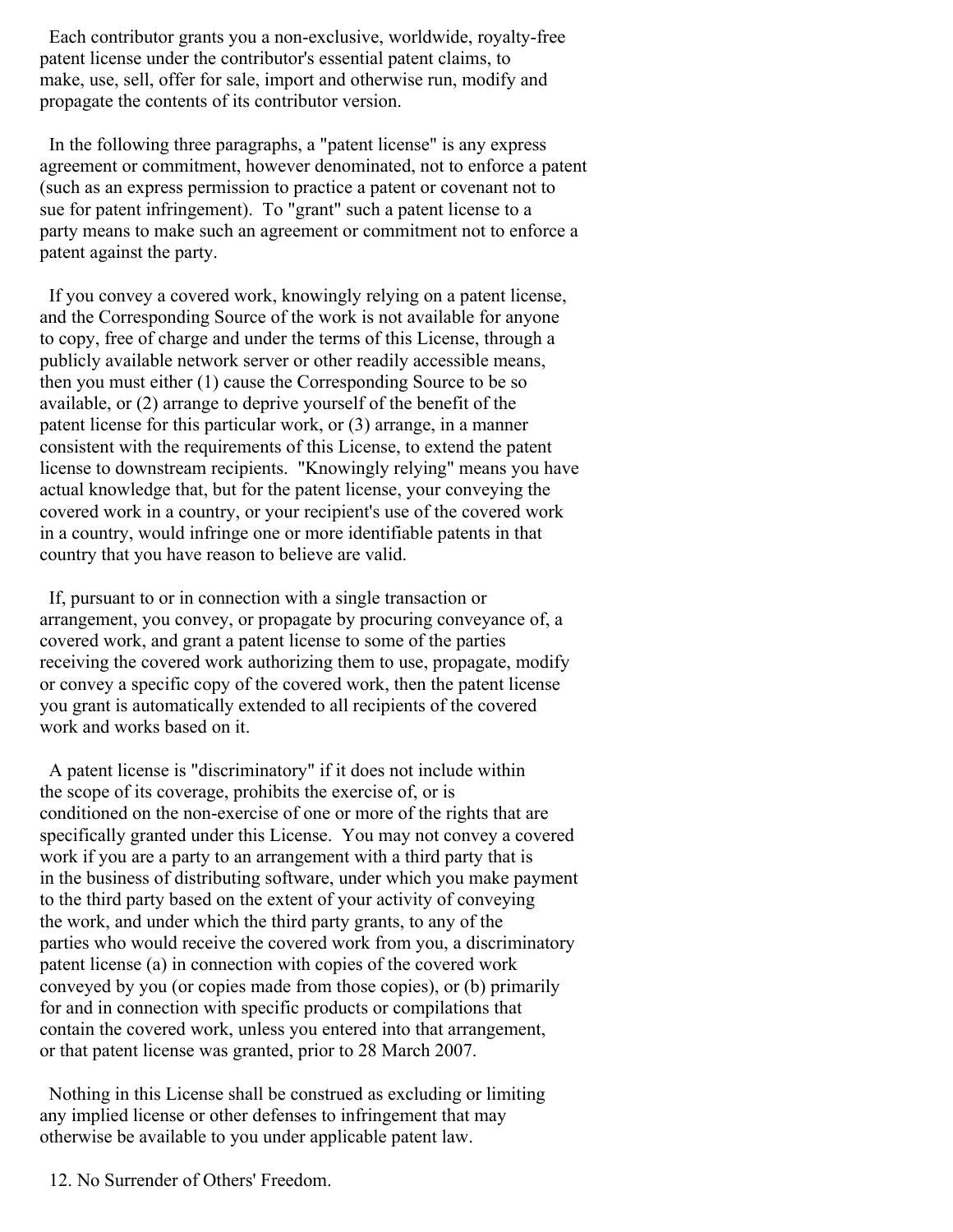If conditions are imposed on you (whether by court order, agreement or otherwise) that contradict the conditions of this License, they do not excuse you from the conditions of this License. If you cannot convey a covered work so as to satisfy simultaneously your obligations under this License and any other pertinent obligations, then as a consequence you may not convey it at all. For example, if you agree to terms that obligate you to collect a royalty for further conveying from those to whom you convey the Program, the only way you could satisfy both those terms and this License would be to refrain entirely from conveying the Program.

13. Use with the GNU Affero General Public License.

Notwithstanding any other provision of this License, you have permission to link or combine any covered work with a work licensed under version 3 of the GNU Affero General Public License into a single combined work, and to convey the resulting work. The terms of this License will continue to apply to the part which is the covered work, but the special requirements of the GNU Affero General Public License, section 13, concerning interaction through a network will apply to the combination as such.

14. Revised Versions of this License.

The Free Software Foundation may publish revised and/or new versions of the GNU General Public License from time to time. Such new versions will be similar in spirit to the present version, but may differ in detail to address new problems or concerns.

Each version is given a distinguishing version number. If the Program specifies that a certain numbered version of the GNU General Public License "or any later version" applies to it, you have the option of following the terms and conditions either of that numbered version or of any later version published by the Free Software Foundation. If the Program does not specify a version number of the GNU General Public License, you may choose any version ever published by the Free Software Foundation.

If the Program specifies that a proxy can decide which future versions of the GNU General Public License can be used, that proxy's public statement of acceptance of a version permanently authorizes you to choose that version for the Program.

Later license versions may give you additional or different permissions. However, no additional obligations are imposed on any author or copyright holder as a result of your choosing to follow a later version.

15. Disclaimer of Warranty.

THERE IS NO WARRANTY FOR THE PROGRAM, TO THE EXTENT PERMITTED BY APPLICABLE LAW. EXCEPT WHEN OTHERWISE STATED IN WRITING THE COPYRIGHT HOLDERS AND/OR OTHER PARTIES PROVIDE THE PROGRAM "AS IS" WITHOUT WARRANTY OF ANY KIND, EITHER EXPRESSED OR IMPLIED, INCLUDING, BUT NOT LIMITED TO,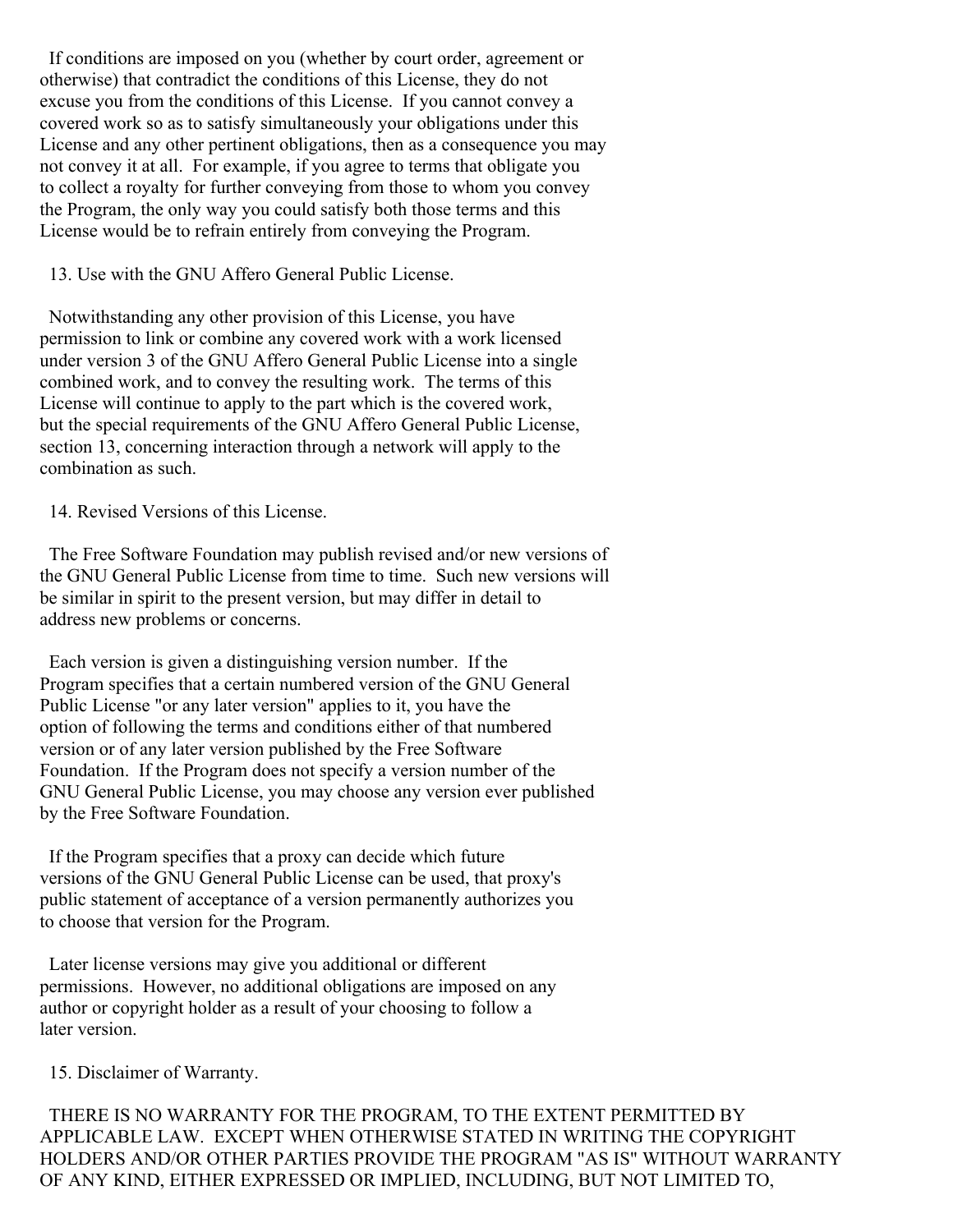THE IMPLIED WARRANTIES OF MERCHANTABILITY AND FITNESS FOR A PARTICULAR PURPOSE. THE ENTIRE RISK AS TO THE QUALITY AND PERFORMANCE OF THE PROGRAM IS WITH YOU. SHOULD THE PROGRAM PROVE DEFECTIVE, YOU ASSUME THE COST OF ALL NECESSARY SERVICING, REPAIR OR CORRECTION.

16. Limitation of Liability.

IN NO EVENT UNLESS REQUIRED BY APPLICABLE LAW OR AGREED TO IN WRITING WILL ANY COPYRIGHT HOLDER, OR ANY OTHER PARTY WHO MODIFIES AND/OR CONVEYS THE PROGRAM AS PERMITTED ABOVE, BE LIABLE TO YOU FOR DAMAGES, INCLUDING ANY GENERAL, SPECIAL, INCIDENTAL OR CONSEQUENTIAL DAMAGES ARISING OUT OF THE USE OR INABILITY TO USE THE PROGRAM (INCLUDING BUT NOT LIMITED TO LOSS OF DATA OR DATA BEING RENDERED INACCURATE OR LOSSES SUSTAINED BY YOU OR THIRD PARTIES OR A FAILURE OF THE PROGRAM TO OPERATE WITH ANY OTHER PROGRAMS), EVEN IF SUCH HOLDER OR OTHER PARTY HAS BEEN ADVISED OF THE POSSIBILITY OF SUCH DAMAGES.

17. Interpretation of Sections 15 and 16.

If the disclaimer of warranty and limitation of liability provided above cannot be given local legal effect according to their terms, reviewing courts shall apply local law that most closely approximates an absolute waiver of all civil liability in connection with the Program, unless a warranty or assumption of liability accompanies a copy of the Program in return for a fee.

# END OF TERMS AND CONDITIONS

How to Apply These Terms to Your New Programs

If you develop a new program, and you want it to be of the greatest possible use to the public, the best way to achieve this is to make it free software which everyone can redistribute and change under these terms.

To do so, attach the following notices to the program. It is safest to attach them to the start of each source file to most effectively state the exclusion of warranty; and each file should have at least the "copyright" line and a pointer to where the full notice is found.

<one line to give the program's name and a brief idea of what it does.> Copyright  $(C)$  < year > < name of author >

This program is free software: you can redistribute it and/or modify it under the terms of the GNU General Public License as published by the Free Software Foundation, either version 3 of the License, or (at your option) any later version.

This program is distributed in the hope that it will be useful, but WITHOUT ANY WARRANTY; without even the implied warranty of MERCHANTABILITY or FITNESS FOR A PARTICULAR PURPOSE. See the GNU General Public License for more details.

You should have received a copy of the GNU General Public License along with this program. If not, see <http://www.gnu.org/licenses/>.